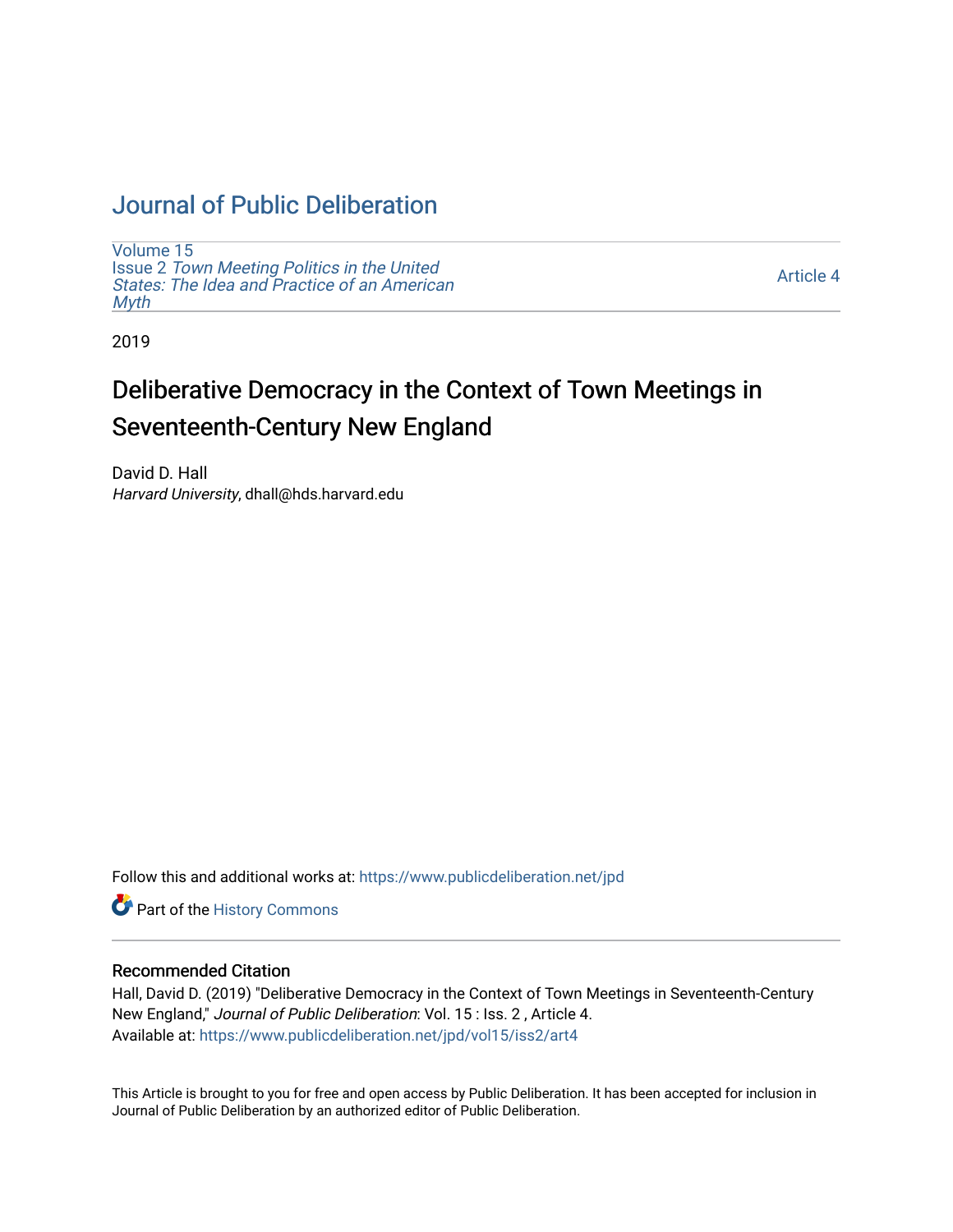### Deliberative Democracy in the Context of Town Meetings in Seventeenth-Century New England

### **Abstract**

From Alexis de Tocqueville onward, the seventeenth-century New England town has been associated with political and social practices that nurtured the making of a "democratic" society. Myth or reality? And where does the religion of the English people who founded the New England colonies figure in this story? A close examination of town and church records—which Tocqueville was unable to accomplish—reveals a powerful commitment to the core values of transparency, equity (fairness and justice), and broad participation. The "Congregational" system of church government transferred authority from any centralized hierarchy to the laymen of each local congregation. Similarly, the central governments in the colonies gave generous allocations of land to groups of immigrants, empowering them to set up selfgoverning towns. A crucial question for these towns was deciding how to distribute this land; another, was who could share in the decision-making. No formal or explicit "democratic" ideology accompanied the making of this civic culture, but in the context of the seventeenth century, the outcome was something unusually akin to a democratic society

### Keywords

Town Meeting, Congregationalism, Participation, Equity, Democracy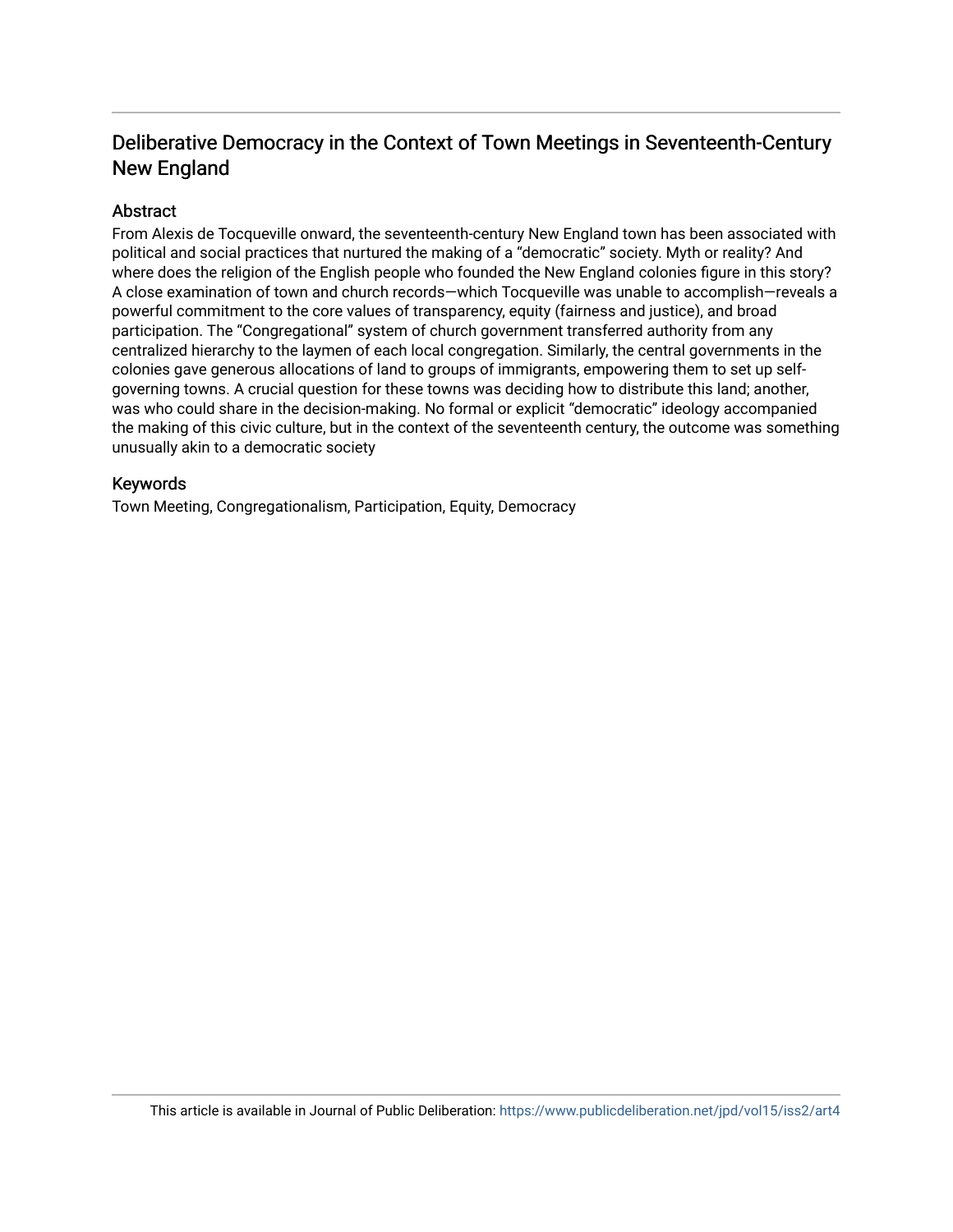Towns were an unintended consequence of the founding of Massachusetts in 1629- 1630—that is, towns defined as substantially self-governing communities with the authority to elect its own officers, organize a militia, regulate social behavior, and distribute the land it was given by the central government. The Massachusetts-Bay Company, which organized the venture after securing a charter in 1629 from the government of Charles I, envisioned a process of settlement that brought everyone together in a single "town." Instead, with people arriving in an unplanned and irregular manner in 1630 and the years that followed, group after group broke free of Boston, the would-be site of an inclusive community, and settled elsewhere. Each of the other four colonies (Connecticut, New Haven, Plymouth, and Rhode Island) experienced the same process. The center did not hold. As it gave way, local communities began to create rules and practices relating to self-governance, doing so within frameworks laid out by the Company-turned-colonial government or, occasionally, in opposition to what that government wanted. Thanks to the records that survive from a dozen or more towns, we can watch the making of these local versions of civil society. Thanks to other kinds of records, we can also observe townspeople organizing a church or, in concert with other towns, arguing about the right kind of colony-wide system of government and what were "fundamental" rights or liberties.

When historians describe the making of this lively culture of participation and debate, they usually downplay or ignore the religious factor. Here, in this essay, I foreground that factor, doing so not only because of its importance but also because I am preceded in doing so by the French social theorist Alexis de Tocqueville, who recognized what I will be describing. During the months he spent in the United States in 1830-31, he listened carefully to the people he interviewed, one of them the Boston-based Jared Sparks, a minister and educator who stressed the significance of the seventeenth-century town and the religious context in which these towns came into being. Several years later, Tocqueville incorporated Sparks' observations into *Democracy in America* (1835, 1840; Pierson 1938, pp. 398-99). Wanting to reassure his European readers about the merits of a society that promoted "individualism" and simultaneously eliminated state support for religion, Tocqueville expanded the information he acquired from Sparks into an emphasis on the American practice of forming voluntary "associations" where men and, less commonly, women, gathered together outside the context of the state to pursue civic projects, some as mundane as fire-fighting and others, such as anti-slavery, more partisan or contentious. Tocqueville appreciated the sociological consequences of these voluntary societies. In the context of the larger story he was telling, they acted as a counterweight to the individualism he regarded as likely to mutate into a new version of tyranny, the tyranny of public opinion. He worried, too, about unrestrained self-interest. But Sparks persuaded him that American-style democracy was anchored in the self-restraint and mutual cooperation that the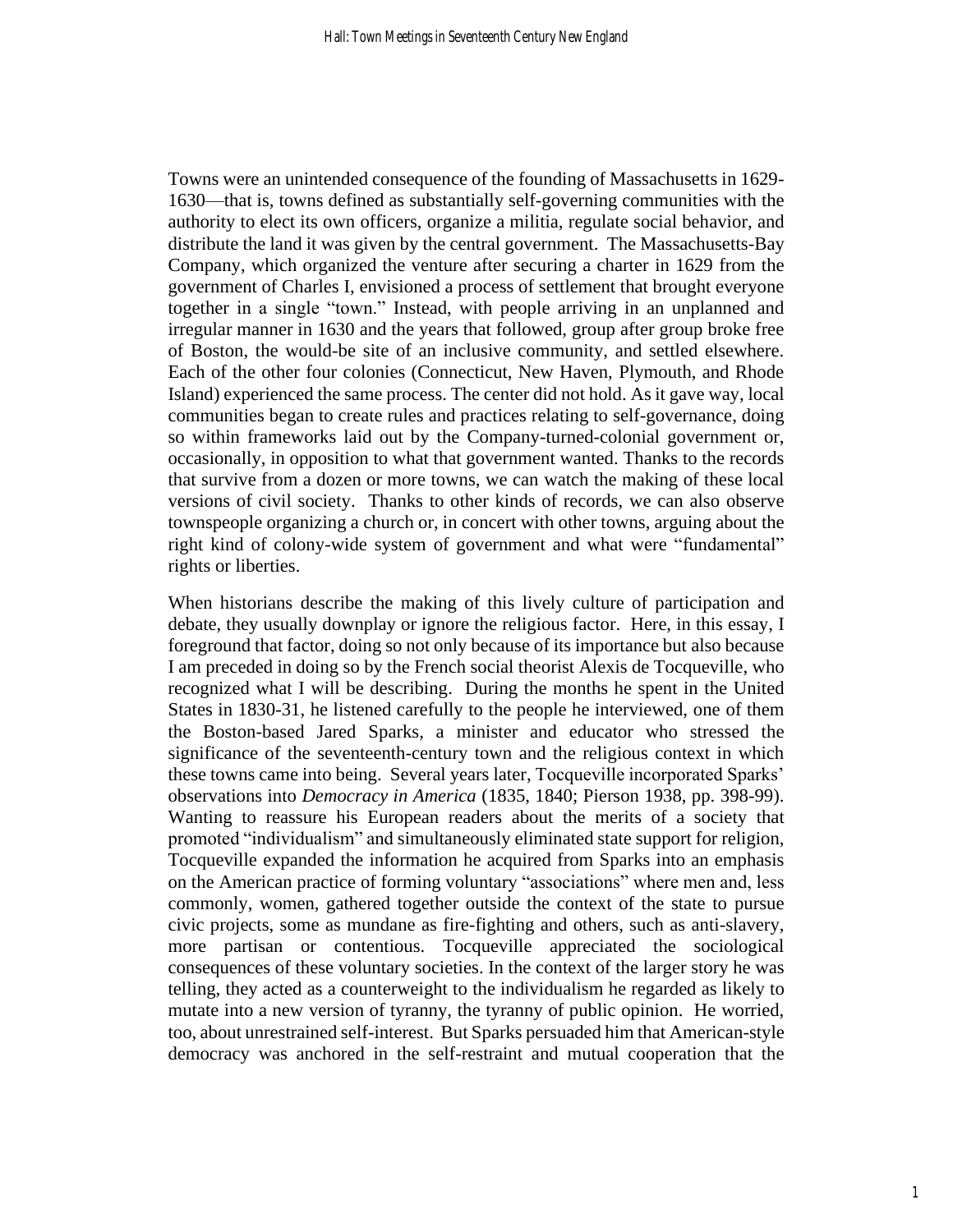Puritan founders of New England had institutionalized in the town. Ever the historian, Tocqueville knew that American democracy had been spared the long shadow of feudalism, absolutist monarchies, and an authoritarian state church. Instead, it inherited the Puritan version of civil and religious society and, in particular, the town meeting.

Neither Sparks nor Tocqueville knew a great deal about the workings of seventeenth-century towns or the history of the Puritan movement that arose in England in the sixteenth century. Here, in these few pages, I attempt to improve on Sparks' description without altering the flavor of what he told the young Frenchman. To do so, we must travel in two quite different directions—into the small world of the New England town and church, for one, and across the Atlantic for another, in order to re-visit the origins and development of Puritanism in the context of the English Reformation. That Reformation began as an affair of state initiated by Henry VIII and imposed on his countrymen. For Henry, reformation was mainly about terminating the authority of the Papacy over a state church that included everyone in the country; as was true elsewhere in Europe, Henry wanted *uniformity* of religion in his country. This is not what happened. Some English people refused to give up their Catholicism. Others began to insist on a much more substantial process of reform, in their words a "thorough reformation" that would eliminate every residue of Catholic practice and structure that remained within the Church of England. Aware of what was happening in cities such as Strasbourg and Geneva, where some English Protestants went to live during the reign of Mary Tudor (1553-1558) after she re-united the Church of England with Rome, their deeper goal was to restore the "purity" of the apostolic age. This would be a church without bishops, their place taken by a ministry of equals founded on the Reformed (Calvinist) principle of parity. And theirs would include the principle of "consent," or allowing lay church members a voice in the naming of their ministers.

Henry VIII died, leaving it to his young son Edward VI (who died in 1553) and that son's advisors, to take up the challenge of a thorough reformation. When Elizabeth I came to the throne in 1558 following the death of Mary Tudor, she agreed with the goal of conformity but not with that of a far-reaching reformation. One sticking point was the relationship between church and state. Henry VIII had made himself "head" of the state church, as did Elizabeth, although she substituted the slightly milder term "supreme governor." Neither was acceptable to those English Protestants who had come under the influence of Geneva and, more generally, the Reformed tradition. For them, the appropriate relationship between church and state was of mutual respect but also autonomy; instead of one dominating the other, each was distinctive in its mode of authority, the church having "spiritual" authority, the state, "temporal," a distinction with important consequences, for it empowered the church to decide matters of doctrine, appoint clergy, and punish (using spiritual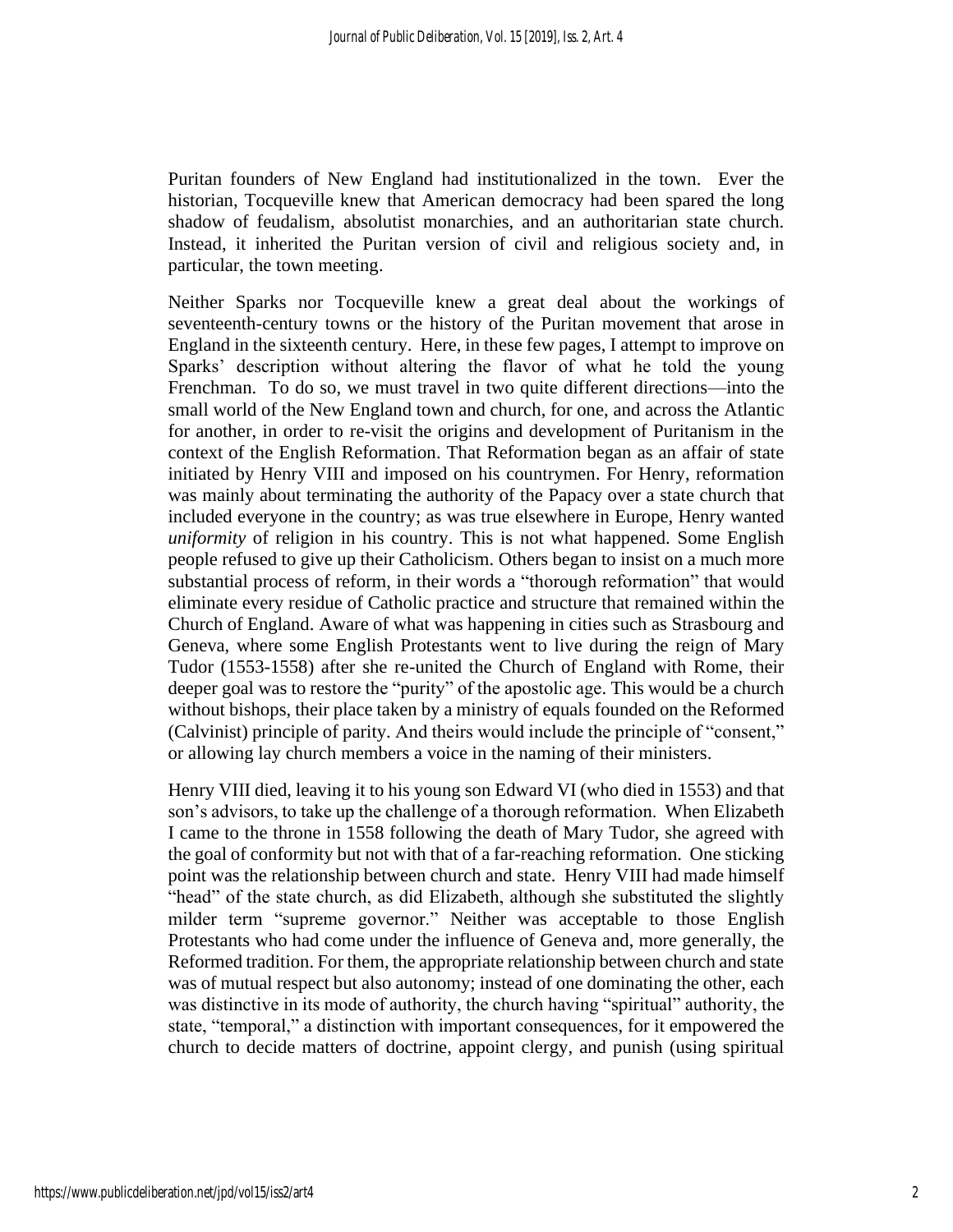means) any who misbehaved. In the 1570s, a leading advocate of this program professed his loyalty to Elizabeth I in her role as head of state and acknowledged her God-given mandate to protect the church from its enemies. Yet Thomas Cartwright was no less earnest in reiterating the two-kingdom theory of church and state proposed by Calvin and other Reformed theologians: "the godly magistrate is the head of the commonwealth, but not of the church." Moreover, the civil state had to observe "the rules of God prescribed in His word." According to one of Cartwright's allies, the Christian prince was obliged to accept the advice of a council of clergy or, alternatively, receive instruction "by the word of God through the ministry of the preaching of the same," a rule someone of Elizabeth's temperament was never going to accept. Using stronger language, Cartwright called on all civil magistrates "to subject themselves unto the Church to submit their scepters, to throw down their crowns before the Church" (Ayre 1851-53, 1: 297; 3: 404-5, 417; Fulke 1593, pp. 298-99; Pearson 1925).

The purpose of these arguments was to eliminate tyranny of the kind these men associated with the Papacy. Tyranny, or unrestrained authority, was the very opposite of what these men wanted for the *church*, which they extolled as a place liberated from coercion thanks to the workings of divine grace and the Holy Spirit. Moreover, the one and only "king" of the church was Christ, who (it was said) wanted Christians to accept Him voluntarily. Coercion having given way to freedom, ministers within the church should share their authority with the congregation. In sharp contrast to Catholicism and the state church of Henry VIII and Elizabeth I, the reformers embedded the concept and practice of consent into their understanding of church governance. No minister could take office in a local church without being accepted by the lay members, and consent was also necessary whenever a congregation or parish was deciding whether to censure someone who had misbehaved. Among the more radical "Separatists" who broke off from the state church in the 1580s and 1590s, lay people gained an even greater role and ministers a more diminished one; in Separatist congregations, ministers had to rely on voluntary contributions for their income rather than on a state-imposed system of tithes. All such assertions presumed that ordinary people could be trusted to govern wisely if (and the conditional "if" is significant) they had entered into covenant to live righteously together. Be it within Separatism or the theorizing of Cartwright and others, the church became a special kind of community enjoying a singular liberty unlike what was possible in the unredeemed "world" (Little 1969).

In the England of Elizabeth I and her immediate successors, James I and Charles I, putting these goals into practice was impossible. Like the Queen before them, the two Stuart kings preferred an episcopal structure headed by bishops who controlled the appointing of ministers and owed their own position to the Crown. Think better of disobeying my authority, James I advised those who had a "zeal of reformation"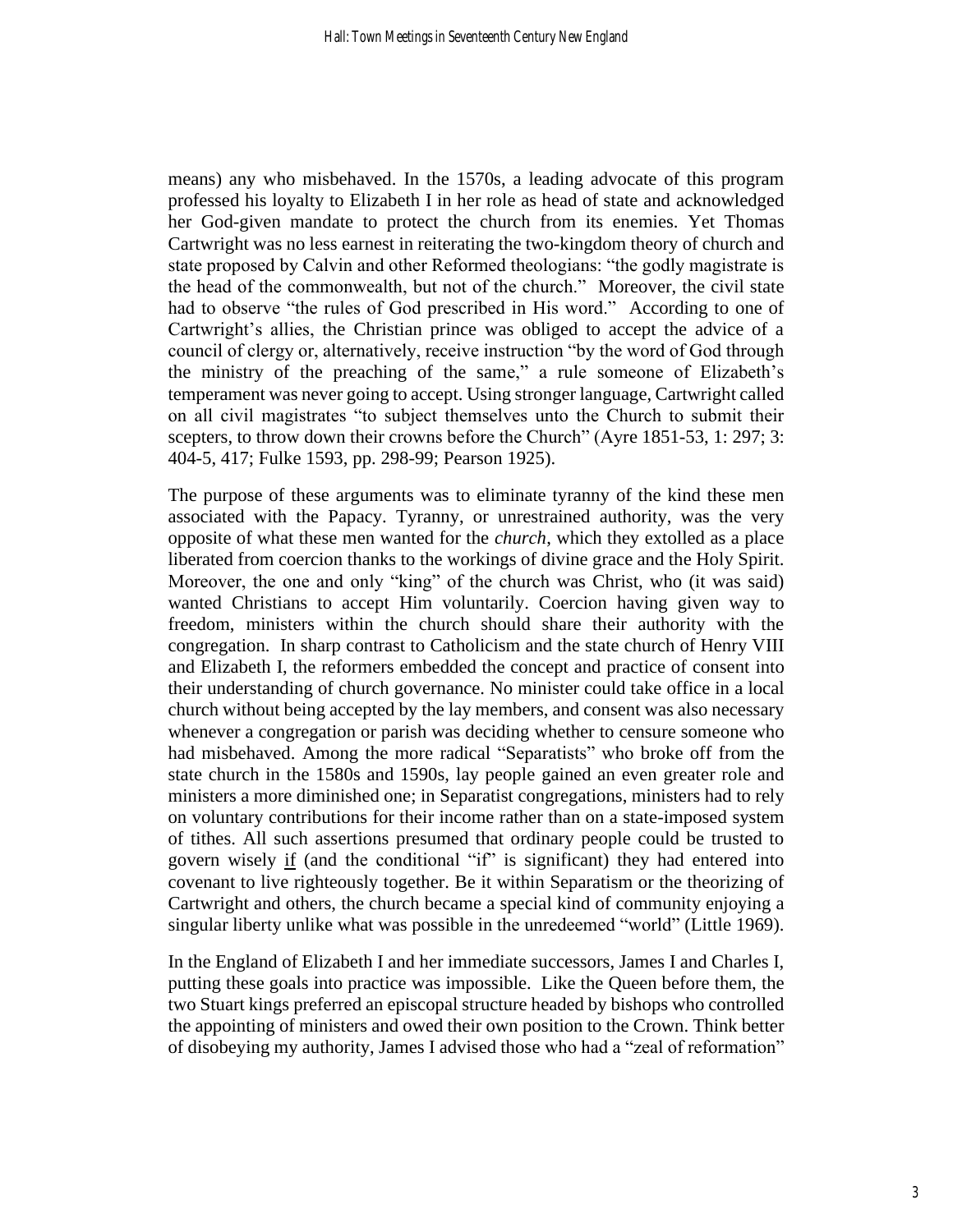(Kenyon 1986: 120-21). In statements to the English Parliament as well as in what he wrote about kingship, he declared that monarchs gained their authority directly from God and were charged with ruling both church and state. As he told the bishops and ministers who met with him at Hampton Court in 1604, his understanding of royal authority was incompatible with the reformers' scheme of ministers and congregations working together. "If once you were out," he reportedly said to the bishops, "and they [meaning, extremist puritans] in place, I knowe what would become of my Supremacie. No bishop, no king." Two months later, he described his critics as "impatient to suffer any superiority, which maketh their sect unable to be suffered in any well- governed Commonwealth." Earlier, in 1590, Elizabeth I had warned James VI of Scotland (the future James I) that "There is risen, both in your realm and mine, a sect of perilous consequence, such as would have no kings but a presbytery" (Babbage 1965: 253; Pearson 1928: 343).

Royal policy made it challenging but not impossible to practice the reformers' program, which by 1600 had acquired the nickname of "Puritanism" (Hill 1964 ch. 1). Not impossible, because some lay people and ministers took advantage of local sympathies and patrons in high places to bring into being several versions of "voluntary religion," a term I borrow from historians and sociologists of the modern west who use it to designate forms of religious association that emerge outside the boundaries of state-centered churches (Sheils and Wood 1986). Two examples must suffice. One of these was to create an alternative version of parish ministry, the post of lecturer. Serving alongside the regular clergy of the Church, lecturers preached on weekdays or perhaps on Sundays but in general did not take part in the sacramental services of baptism and Holy Communion. Unlike parish ministers, lecturers were chosen by towns or parishes or perhaps a group of people willing to provide the funds to hire someone. Unofficially, therefore, lecturers exemplified the principle of consent that reformers wanted whenever a church employed a new minister. Unofficially as well, they were not as subordinate to the monarchy or state church as others were. A second version of voluntary religion happened among lay people who supplemented the official service on Sundays with private meetings among themselves, where they sang psalms and reviewed or repeated each Sunday's sermons. A community of this kind that met in the late 1620s in Essex, England "used the censure of admonition, yea and of excommunication" among themselves. In some cases, lay people covenanted together to live in peace and obey divine law as fully as possible (Collinson 1983; Tipson 2015, pp. 64-65).

Communities of this kind may seem very different from towns, and the theological version of consent unlike any secular or civic understanding of it. Yet in early seventeenth-century England and in mid-seventeenth-century New England, congregations, lecturers (or in New England, ministers), and towns owed their social and political practices to these values and experiences. As we approach the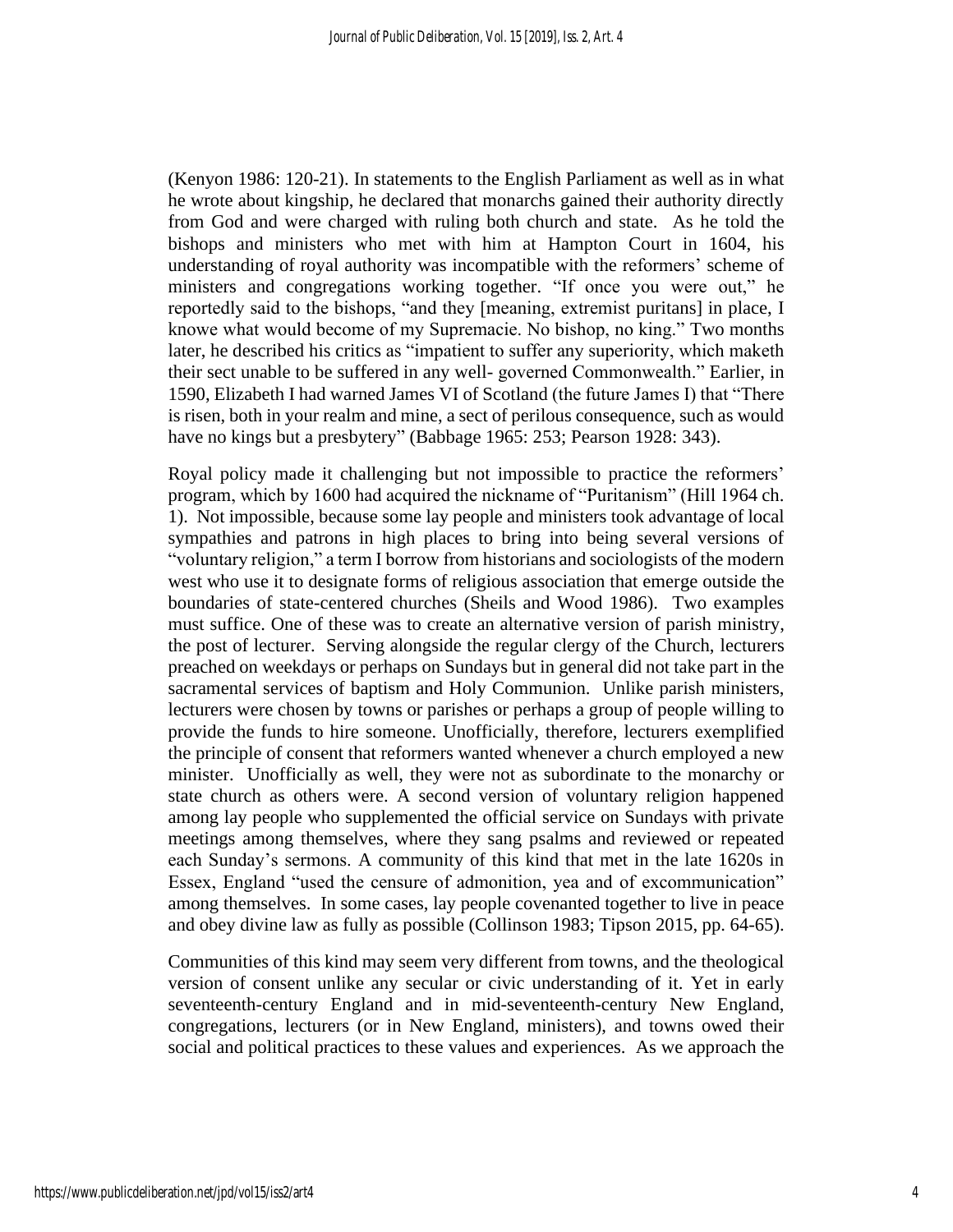New England side of the story, it is crucial that we keep in mind the antiauthoritarianism of what I will begin to call the Puritan movement. At its more radical edge, the movement was pushing back at the authority of the state church or monarchy by appealing to liberty of conscience. Moreover, the movement contradicted the royal supremacy in matters of religion by insisting that whoever was monarch must acknowledge the autonomy of the church. Coincidentally, the Puritan movement was also critical of the nobility and its grip on church property. Despite its image as oppressively oligarchic, an image already present in the seventeenth century and reborn in nineteenth-century America, the movement was inherently oppositional.

Another aspect of the English movement that is not widely recognized was its program of "civic godliness," a program designed to improve the situation of the poor, increase everyday literacy, eliminate some of the disorder that plagued the Sunday Sabbath, and increase the possibilities for popular participation. In certain English towns, a self-sustaining oligarchy was challenged by a group of Puritanlinked insurgents who, when they came into power, insisted on a more open mode of governance. Usually, these transitions involved a minister who encouraged townspeople to become more active in addressing social problems. And sometimes, ministers and townspeople collaborated on a covenant—a voluntary covenant that flowed from hopes for something better by way of community. In the early 1630s (the exact date is uncertain), the minister in Dorchester, England, summed up his aspirations for the town as a godly community in a list of ten vows. The first of these, which called on everyone to "cleave unto the true and pure worship of God" and oppose "all ways of innovation or corruption," alluded to the anti-Puritan policies of Charles I. So did the eighth and ninth vows, which urged the townspeople to contribute money and time on behalf of "the gospel at home and abroad"—that is, to support as fully as possible the Protestants in Europe who were suffering from the Thirty Years War and the refugees who had come to England. As in other programs of reform, the vows emphasized devotional exercises as a means to the end of sustaining "Christian peace" and overcoming selfishness: children learning a catechism, adults accepting "brotherly admonitions" and foregoing "all groundless suspicions, slanders, and contentions," reconciling with neighbors, avoiding "all ways of gain" that were "scandalous," attending church services and "meditating" on Scripture, using time wisely for spiritual ends. At such moments, people sometimes used the term "equity" or its near-synonym, "justice," as a way of indicating what they wanted. In Dorchester as in other towns and notably in Protestant Scotland, the social program of the godly acknowledged the importance of literacy among the common people. Eager to have these people read the Bible and their children learn a catechism, the people who formulated the practice and theory of civic godliness were also expecting local people to practice the routines of devotion described in manuals such as the Arthur Dent's *The Plain*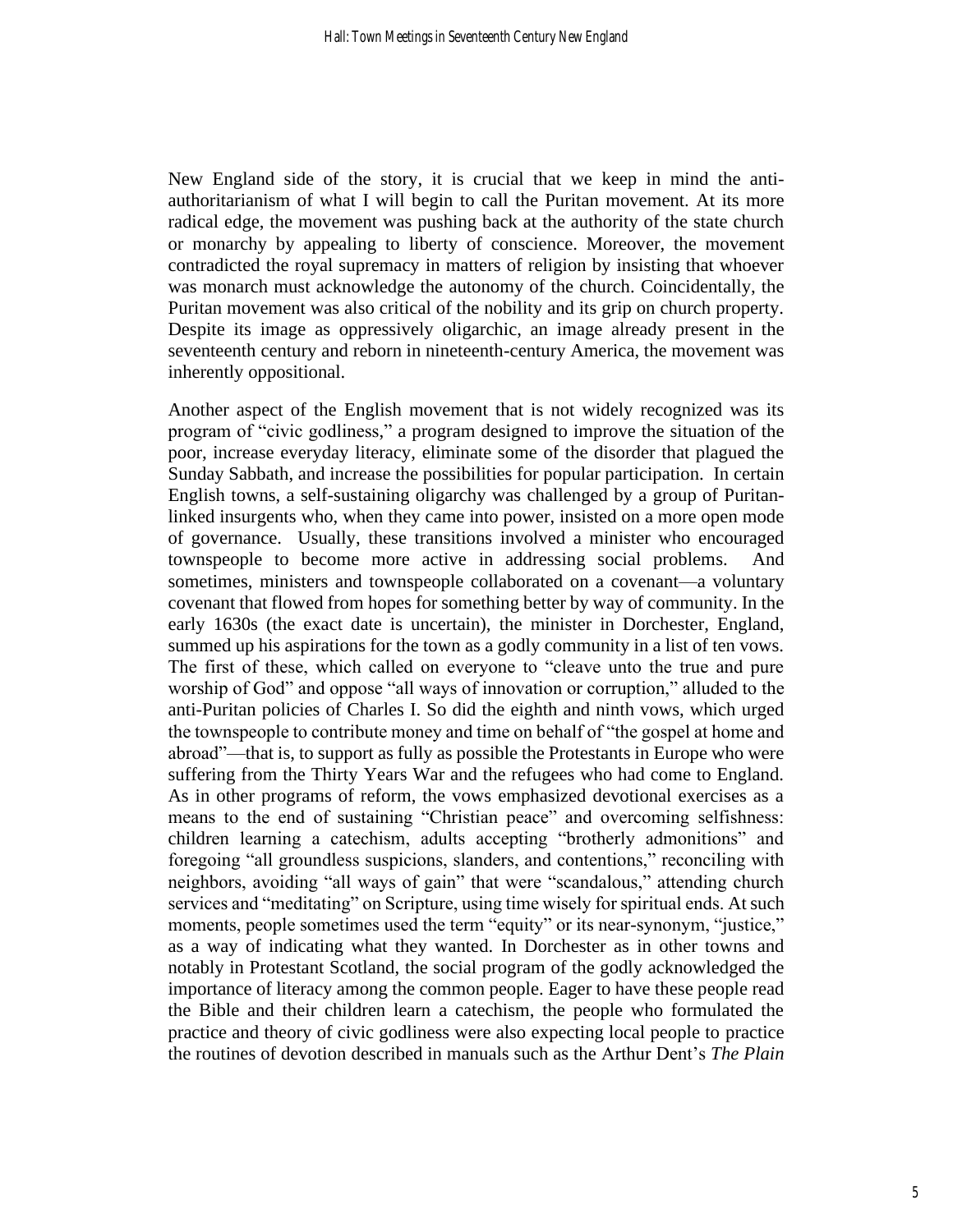*Mans Pathway to Heaven* (1601). Devotion was deeply social. It encouraged a spirituality that, far from being individualistic in its outcome as has sometimes been suggested, nurtured household governance and disciplined modes of social behavior. Here, in this version of devotion, we begin to glimpse what Jared Sparks was attributing to town government, a Protestant culture that combined voluntary covenants of the kind that emerged in Dorchester and other English communities with an insistence on obligation to others. Never endorsed by the state church, this culture survived and flourished thanks to agencies such the book trades. Dent's manual of devotion had as many as twenty-five printings (editions) before 1640, and others of the same kind were also being published in substantial quantities. Literacy in the sense of knowing how to read may not seem especially significant in the world we live in, but it meant a great deal to advocates of a program of disciplinary religion that incorporated popular participation in worship, devotion, and the machinery of church governance (Underdown 1992, pp. 91-92; Hall 2011, chap. 4).

Thanks to their commitment to Puritanism, the English people who colonized New England in the 1630s arrived having achieved a high level of literacy. With them as well came a theological understanding of the church that emphasized its singular freedom, to which the immigrants added their experience with several aspects of voluntary religion and a fierce antagonism to the "tyranny" of Charles I. Among the dozens of ministers who left England were some who had been punished for defying the rules of the state church. So had some lay people. Now, in what an observer characterized as "the free air of the new world," they could finally implement the culture of participation and debate that had been held in check in England. Three of their achievements were especially significant: creating a laycentered "congregational" system of church government that did away with the more hierarchical and clergy-centered model known as Presbyterianism; creating a printed legal code, the first of its kind in English, that protected the sphere of the church from the civil state; and fashioning town and colony-wide governments around the principles of accountability and consent. Sanctioned, encouraged, and acted upon in unpredictable ways, participation became an integral aspect of religious and civil life in early New England (Hall 2011, chap. 2).

A culture of this kind flourished in several overlapping contexts: towns, of course, but also local churches and, for want of a better term, public life. Jared Sparks may not have known much about the substance of that public life. Nor are more recent historians of early New England, who rarely mention the rules and practices I am about to inventory. A starting point for any such inventory is the earliest written statement of legal, political, and religious principles, the "Body of Liberties," which consists of a long list of privileges and restrictions that the Massachusetts government endorsed in 1641, after sending manuscript copies of the text to each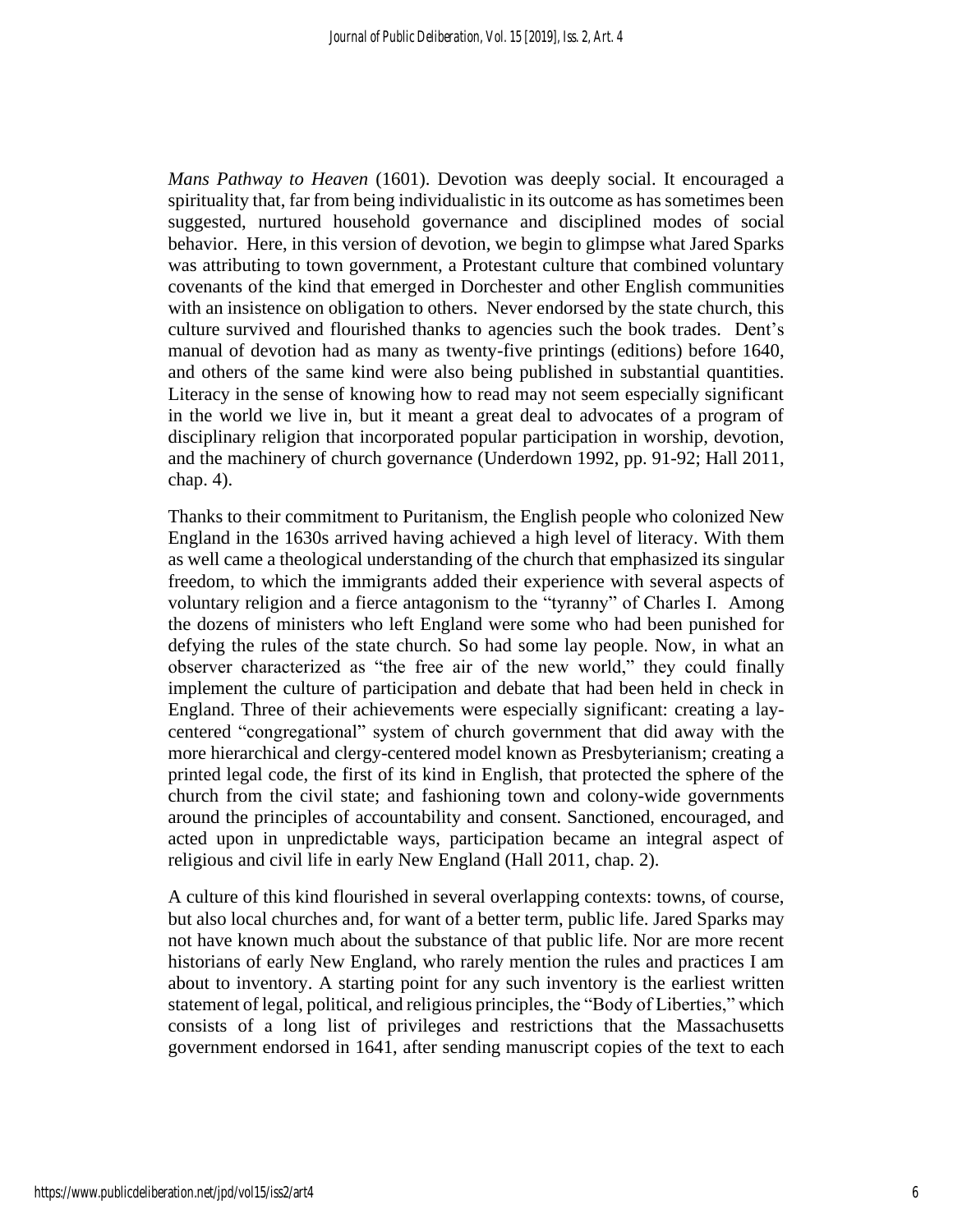town in the colony so that townspeople could see in advance and, if need be, criticize what the lawmakers were doing. As worded in the actual order, the town constable was to "publish" (probably by reading aloud) the text, so "that if any man should think fit, that any thing therein ought to be altered, he might acquaint some of the deputies therewith against the next court." Here, in 1639-40, is one kind of testimony to the making of public life, an unprecedented process of debate and consultation in the setting of the town. Within the text itself, liberty number twelve granted the colonists as a whole the privilege of coming "to any publique Court, Councel, or Towne meeting [emphasis added], and either by speech or writeing to move any lawfull, seasonable, and material question . . . whereof that meeting hath proper cognizance, so it be done in convenient time, due order, and respective manner." Almost as sweeping was Liberty two, which empowered the smaller group of men who were "freemen" the privilege of "full freedome" to "give any advise, vote, verdict, or sentence in any Court, Counsell, or Civil Assembly" (Whitmore 1889).

Rules of this kind sustained the practice of public debate. We cannot transpose our own version of deliberative democracy back into early seventeenth-century New England, for the colonists had strong rules about speech and writing and how free or public these should be. Notably, the colonists inherited the categories of libel and sedition that, in England, were powerful means of curtailing what was said and published. Yet debate broke out at once—debate about how to interpret the charter of the Massachusetts-Bay Company and its provisions for governance, debate about the ideal form of church, and in towns themselves, unending debate about governance, property, and property. Most of the time, open debate was not recorded even though we know it was taking place. According to a minister who was an eye witness, when a special synod met in September 1637 to clarify and resolve a theological dispute, "a place was appointed for all the Opinionists to come in, and take liberty of speech (onely due order observed) as much as any of our selves had, and as freely." The debate that ensued adhered to the structure of an academic disputation, with each side exchanging formal arguments, to the end of arriving at or resolving the truth. A very different kind of debate unfolded when, that November, the government cracked down on a handful of religious dissidents, for the records provide real-life glimpses of the back-and-forth. For those who spoke out against the majority, the point of doing so was spiritual, to bear witness to their version of the truth against unjust authority (Hall 1968: 212-13; 251-71). As happened later with the Quakers in England and New England, deliberation could easily slide into Protestant-style prophetic witnessing, a far cry from present-day expectations about the workings of deliberation.

The "Body of Liberties" guaranteed yet another privilege, the possibility of petitioning town and colony governments. Petitions had a much greater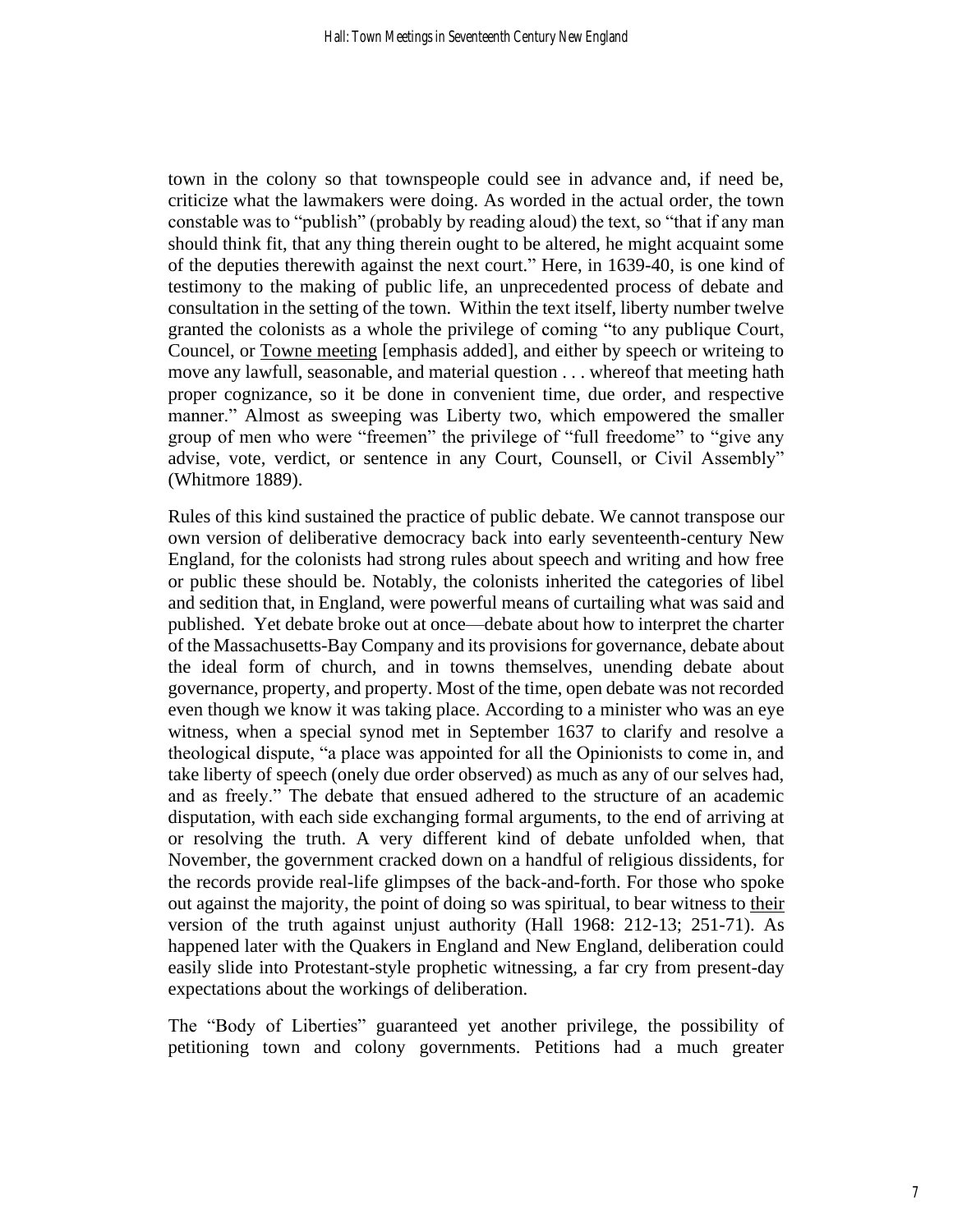significance in the early seventeenth century than they do at the present time. Then if not as much today, they were a means of voicing "every conceivable grievance . . . to all extant seats of power." In Massachusetts, hundreds of people availed themselves of this practice; at a typical session of the Massachusetts government in the mid-1640s, fifty petitions arrived, some from men and women seeking permission to sell alcohol or obtain relief from a fine, others on behalf of towns or churches asking for grants of land or other privileges. By this time, the government was also receiving petitions addressed to matters of state policy, some of them challenging state policy, as happened in 1646 when a group of men asked the government to allow Baptists to worship freely. To be sure, the Massachusetts government disapproved of some petitions that struck at its authority and, on a few occasions, imposed civil penalties on the men who signed them. Yet it is immensely significant that, after doing exactly this in November 1637, the government insisted in a public statement that it welcomed the "free use of any way of God, by petition or other private advertisement . . . for the reformation of any . . . failing in any Court, or member of the same." The Body of Liberties is noteworthy in one other respect, for it included the rule that "every person . . . whether Inhabitant or other shall enjoy the same justice and law, that is general for this Plantation." Here, the context was the colonists' unhappiness with the corrupting effects of privilege (social rank) on the workings of justice in England. The "Body of Liberties" also included the principle that no person could be deprived of life or property "unlesse it be by virtue or equitie of some expresse law of the Country," with two provisos attached, that such laws must be "established by a general Court" (not, that is, by mere prerogative) and be "sufficiently published," that is, made known (Whitmore 1889, pp. 33-35).

Another lively site of participation was the church. Thanks to their Puritanism, the colonists brought with them a theory of church government that eliminated Catholic-style Episcopacy (bishops) as well as Presbyterianism by replacing the centralized or hierarchical aspects of each of these with a form of ministry in which everyone shared the same rank. The Congregationalist version of church government added another provision of this theory, the rule that each local congregation was fully empowered to choose its own ministers and, if necessary, dismiss them. Moreover, each congregation could do this on its own, without supervision from outside, i.e., without worrying about civil magistrates or some centralized version of authority. What did this congregationalism look like in action? In 1637 the thirty families in the newly-founded town of Dedham (Massachusetts) agreed to meet every week "lovely to discourse and consult together such questions as might" allow them to "establish a peaceable and comfortable civil society" and, at the same time, "prepare for spiritual communion in a church." Thanks to the efforts of a university-trained minister, we can follow the making of the local church as that process unfolded over the next eighteen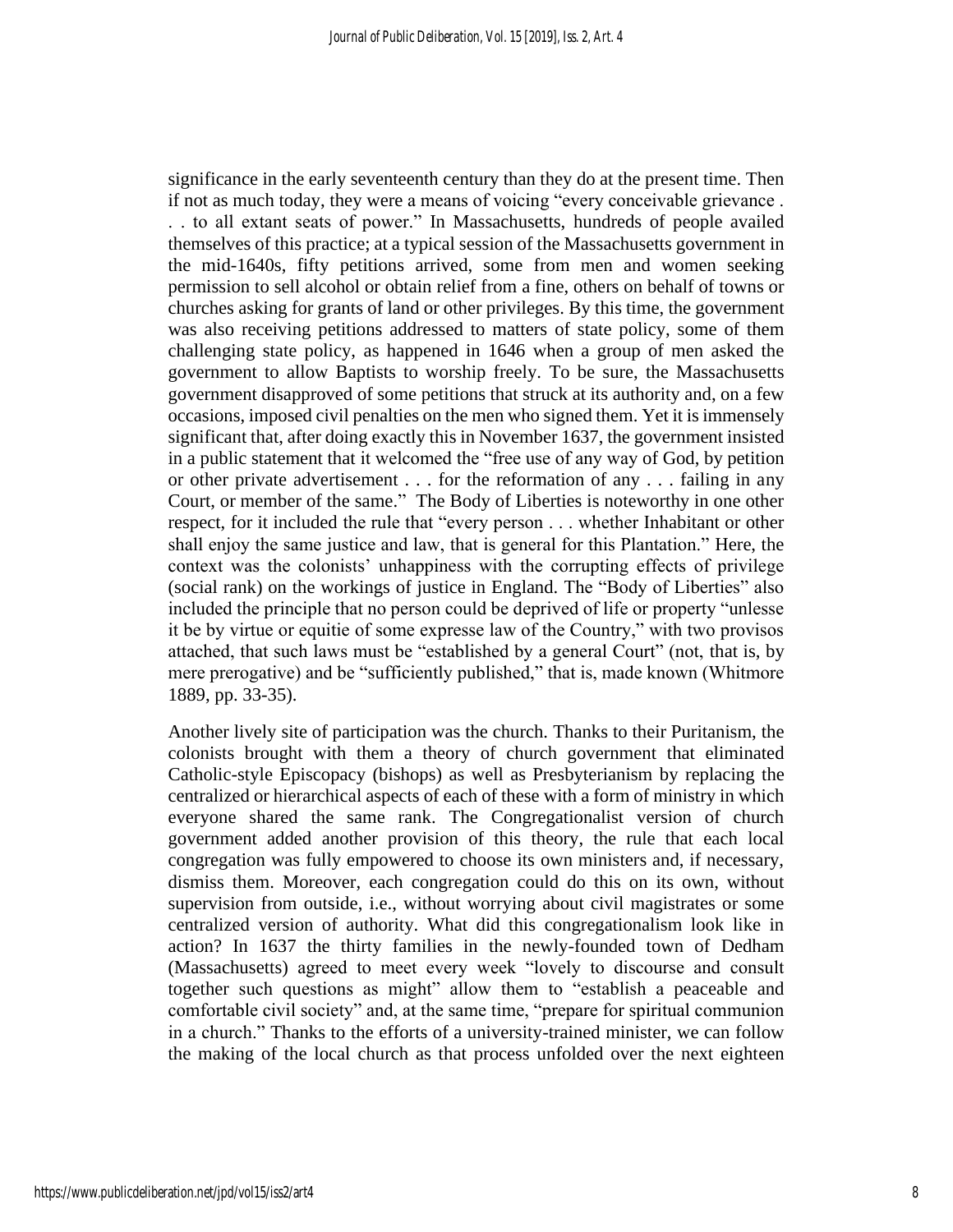months. General rules were agreed upon, one of them that the "saints of Christ should be distributed into particular [not universal] visible congregations" and another that only those who qualified as "visible saints" should become members. Some nine or ten men volunteered to test each other's qualities as a visible saint, a process of discernment that lasted for a year before the seven or eight who were satisfied with each other drafted a "covenant" and brought the church into being, whereupon one of them was elected as its minister. The details make the story of the Dedham church-founding unique, but the underlying principles were shared by dozens of congregations that the immigrants were creating (Hall 2004, pp. 65-70).

Thereafter, every congregation remained a hotbed of agitation about its "liberties," one of them endorsed in the "Body of Liberties," the "free libertie of Election and ordination of all their officers . . . provided they be able, pious and orthodox" (Whitmore 1889, p. 57). Tempers sometimes flared. Conflict happened from time to time within the Wenham church as men and women contested each other's testimony, voted with their feet, and loudly criticized those who judged them. Theirs was an unusually active congregation, as we learn from the chance survival of its records. Meeting after the Sunday service in November 1644, the group agreed on the procedures to be used in admitting new members, debated whether to hold a day of thanksgiving, and discussed what to about "members of other churches" who asked if they would be welcome at the monthly celebration of Holy Communion. So it went Sunday after Sunday, keeping John Fiske, the minister, busy incorporating the back and forth into the church records. This was a congregation that took its independence seriously. When the civil government solicited responses to a systematic description of church governance known as the "Platforme of Church Discipline" (1648-49), "agitation and debate" arose. After voicing its "assent," the congregation carefully specified that "this our assent extends not itself to every particular circumstance in every chapter and section in the said platform." On this occasion as on others, the congregation defied any outside intervention that "impeach[ed] . .. the church's liberty" (Pope 1977, pp. 90- 91, 59-67; Cooper 1999). Episodes of this kind remind us that the colonists had sidestepped the tensions between church and state that beset state churches and, in England, every attempt at practicing voluntary religion. Here, that contradiction disappeared thanks to the weakness of the civil state and the colonists' insistence on implementing the two-kingdom framework of church and state.

At long last, we come to the town. Every one of these communities started out with an extraordinary asset, the reserves of land it was charged with distributing to towns people or holding some in reserve or as "common" lands for general use. Throughout the 1630s and 1640s, these villages of a few hundred adults and children had to figure out the right ways of distributing this land. Once it was distributed and farms and gardens were created, townspeople were faced with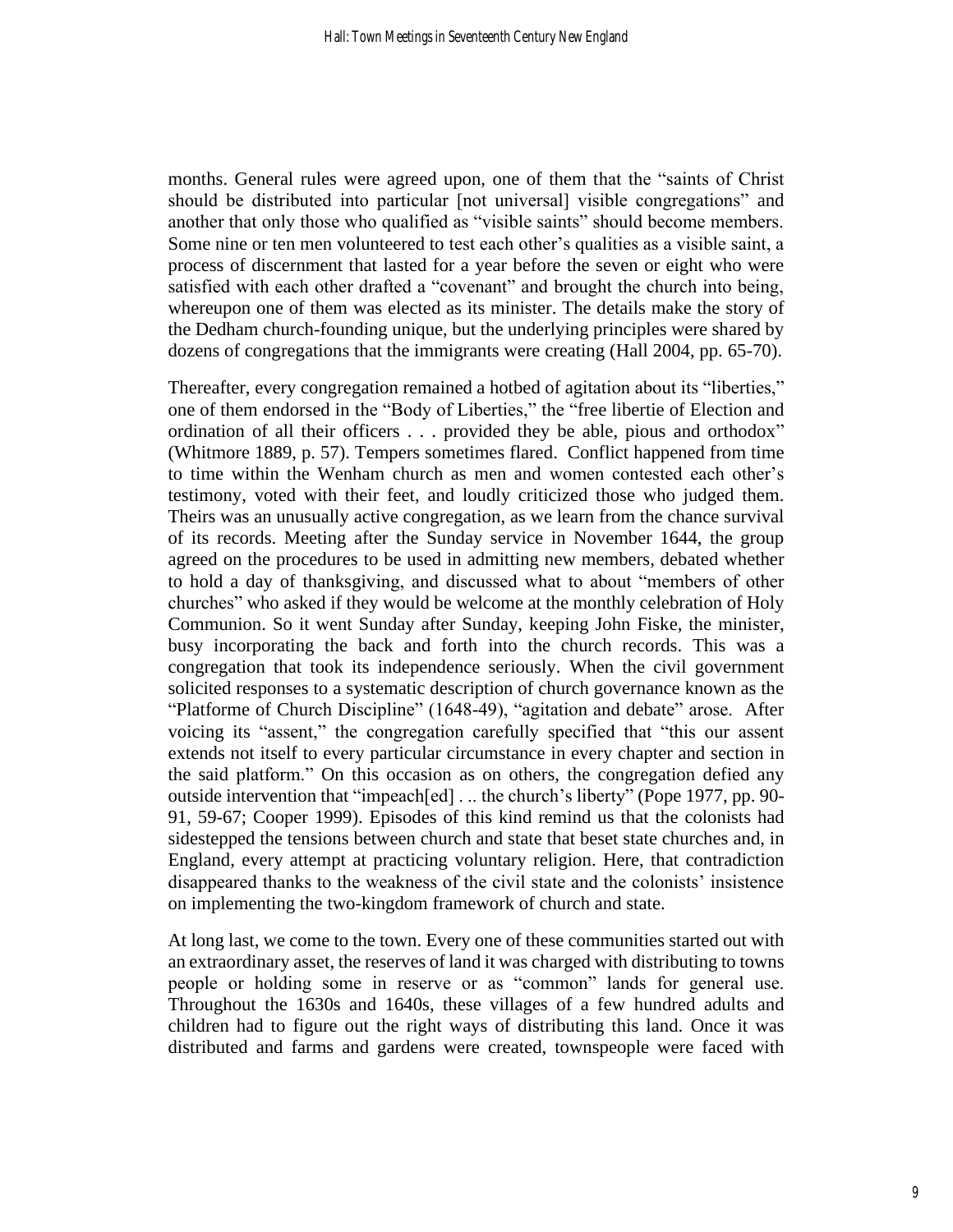problems as mundane as ensuring the construction of reliable fences and the challenge of controlling runaway pigs. Sad experience taught the lesson that, unless village pigs were "ringed" or strong fences built around fields and orchards, these animals would destroy everyone's gardens and crops. Keeping pigs under control may seem a trivial matter, yet townspeople knew better: without good fences, neighbors would quarrel with each other about the damage pigs were causing and disputes of this kind erode the ethics of "peace" that the colonists were hoping to sustain. Another local issue concerned trees or timber. Within a decade it was becoming apparent that the demand for firewood and lumber was outrunning the supply of trees on the "common land" that towns had set aside. Regulating the amount of wood any one family could take for itself was easy to do on paper, but much harder to do in practice. On the other hand, deciding on taxes and a town budget was less troublesome, if only because of the principle that every household be "rated" fairly, a rule most towns seem to have observed. Handing out licenses for selling alcohol or allowing someone to open a tavern was certain to make some people complain that alcohol was already too available (Thistlethwaite 1989).

Starting from scratch, and with no landlords or feudal manors to work around, the colonists designed a form of government that drew the heads of every household into the process of decision-making. Thus came into being the town meeting. Something of its importance as an institution that enabled householders met to argue openly among themselves is indicated by a single statistic: in the town of Sudbury, Massachusetts, "every major issue was discussed in open town meetings," 132 of them "in the first fifteen years," with "more than 650 orders" adopted by the town during this same period. No transcript of what was said in any town meeting has come down to us, and it is unlikely that any record was made of anything more than a bare-bones reporting of what was decided or discussed. Nonetheless, these sources allow us to glimpse a freedom to argue back and forth. Hence the reference in one source (1660) to "many and Serious debates" about the rules for distributing land (Chapin 1919, vol. 2, p. 94; Daniels 1983) and, in the town records of Northampton, Massachusetts, to "Tumults and many speaking at one time" (Trumbull 1898: 101). That local people welcomed vigorous debate is suggested by a few elementary statistics. In newly founded Providence (1636), the "masters of Families" were meeting every fort night" (two weeks) without any "Magistracie on hand. In the mid-1640s, the nearby town of Portsmouth was holding monthly meetings. And, as already noted, the townspeople of Sudbury seemed to have a remarkable appetite for argument and free speech (Hall, 2011, ch. 2).

Keeping up this pace was wearying. By the mid-1640s the town meeting in Hartford, Connecticut, was levying fines on any townsman who was absent without a good excuse. No wonder, then, that by 1640 or thereabouts, towns were beginning to delegate some aspects of debate and deliberation to a smaller group of officers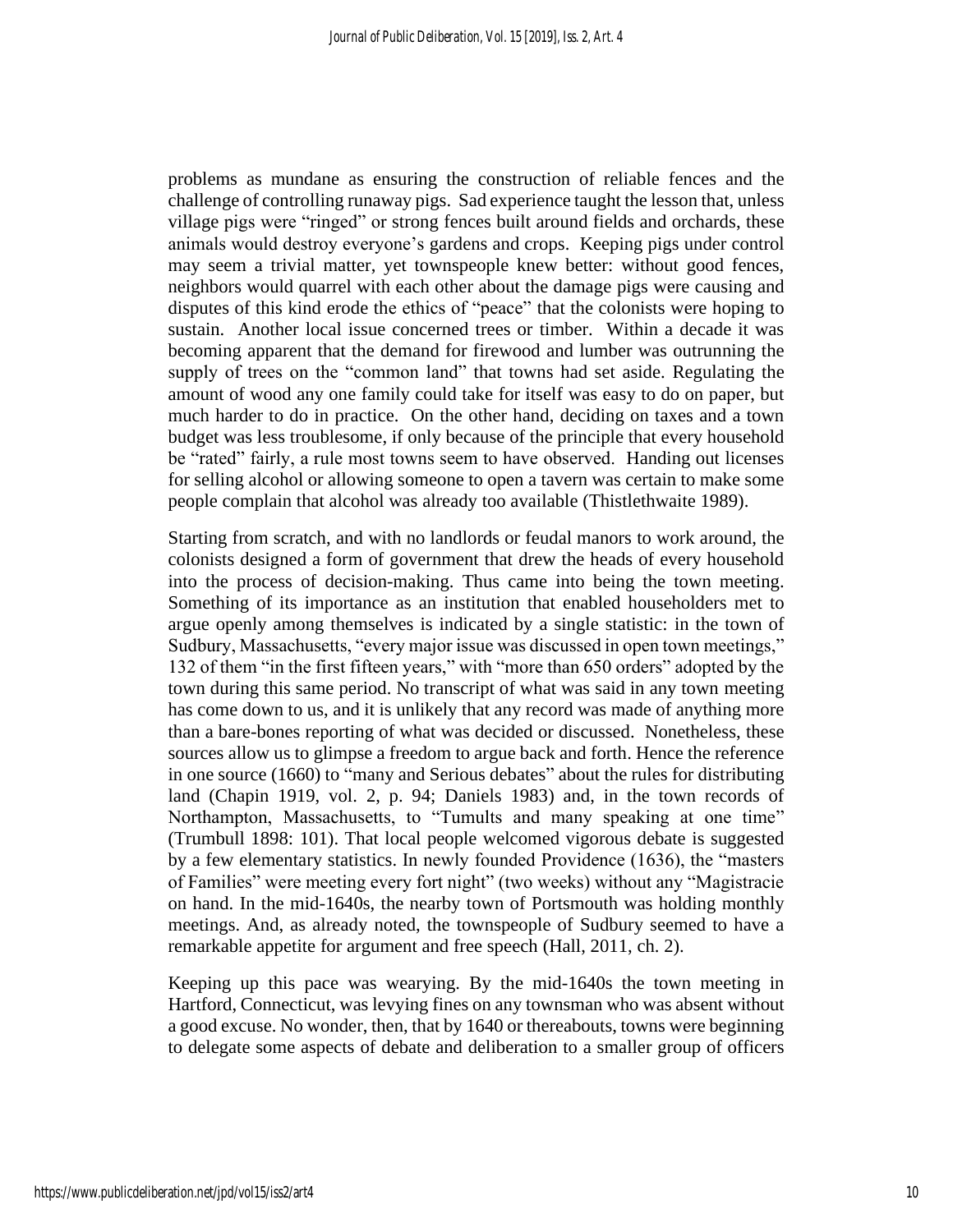known as "select men." Delegates also carefully defined what this meant, for in town after town, the meeting voted to keep these selectmen on a short leash, a practice rooted in deep-seated anxieties about allowing power to concentrate in the hands of a few, as happened in England during the "Personal Rule" of Charles I, when he governed without the assistance of Parliament. Everywhere, selectmen were elected annually, and everywhere, their authority was strictly limited. The town meeting in Hartford was unusually specific in ruling that, on their own, the selectmen could not admit newcomers, levy fees or taxes (with one exception), change the location of roads, or make land grants except "an Acre or Two at most to any Inhabitant that in case of present necessity." A few years later, the same town meeting reminded everyone that grants of land must be made with "the knowledge and Consent of the whole and If any such Divisions shall be made to be void and no effect" (Hall 2011, chap. 2).

Annually, when electing these selectmen, town meetings reminded them of their accountability. Another means of keeping selectmen on a short leash was to appoint an additional group of men to work alongside of or separate from the selectmen in making "rates" (for levying taxes) or divisions of land; for example, the Hartford meeting added no fewer than ten extra persons to the selectmen to decide on a particular division of common lands. Always, these towns were insisting on the accountability of the men they were electing to the office of selectman. In another Connecticut town, Guildford, the town meeting was unusually emphatic: selectmen could "make no laws nor orders . . . but before all the planters, then and there inhabiting and residing," until the townspeople had been given "due warning and notice of their meeting." Springfield followed suit, ordering that any decision made by the selectmen would remain "in force" only if these orders were "openly published, before the generality of the Towne after a lecture" or other public occasion. And, with accountability of such importance, town meetings also insisted on keeping careful track of who got what: that is, the size and boundaries of each person's holdings. In the opening pages of the town records of Southampton, Long Island, founded in 1640 by a group of people who moved there from Massachusetts, it was noted that "the delaying to lay out the bounds of towns and all such land within the said bounds hath been generally the ruin of towns in this country." Hindsight was foresight for these twice-seasoned immigrants (from England to Lynn, from Lynn to Southampton) who, facing the sometimes-thorny task of levying taxes, looked around "for the most peaceable way of doing so" (Hall 2011, pp. 62-65).

It is not far from the truth to argue that the economic and social importance of owning land lay behind the establishing of town meetings. Who could be trusted to do this fairly, and what rules should guide the process? The quest for faithfulness prompted a few towns to entrust a local church with decisions, almost certainly in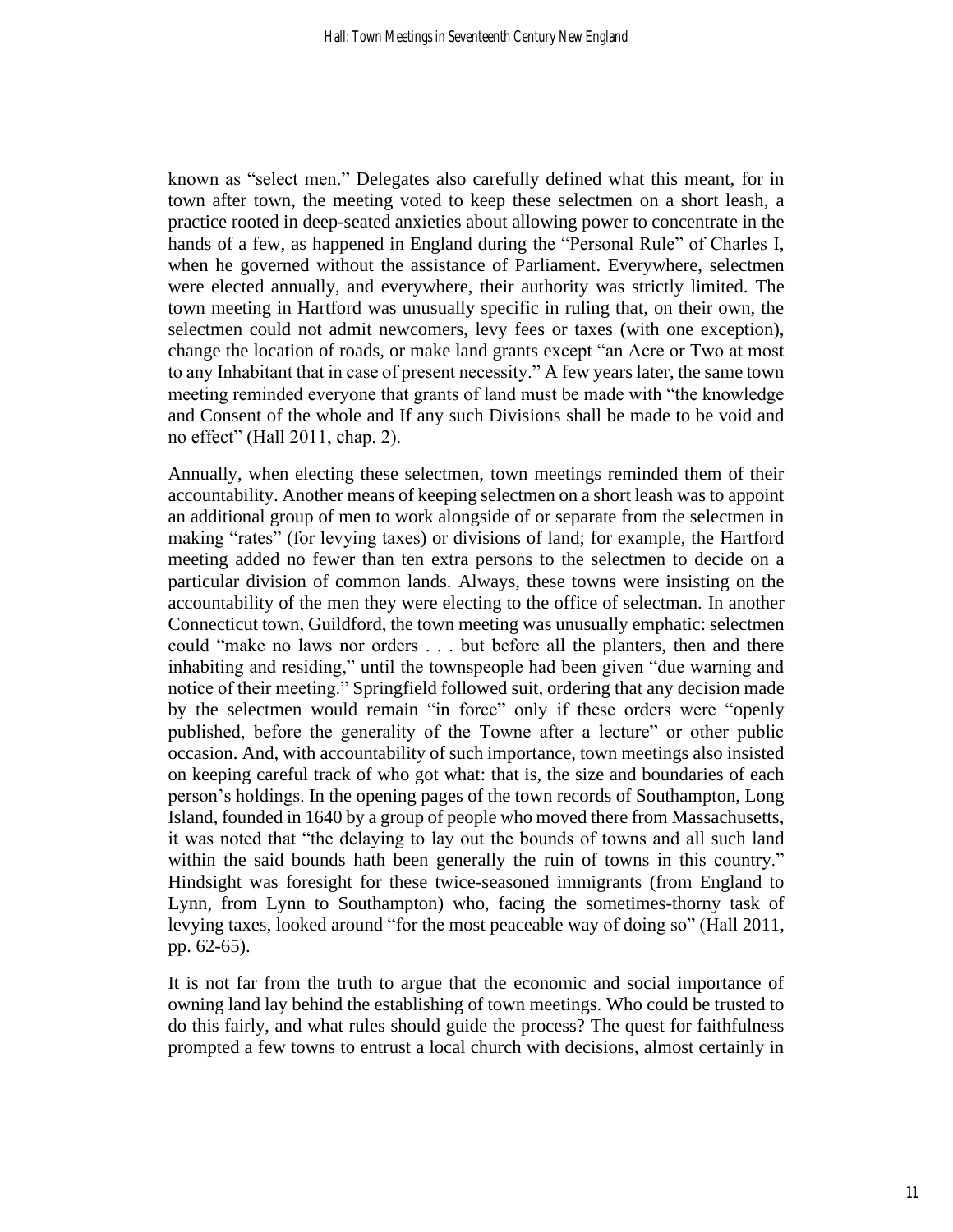the hope that the "saints" would do the right thing. Far more commonly, however, it was the town meeting as a whole that laid out a set of rules and voted on major grants. According to the first of these rules, or "proportionality," the households with more children or greater wealth or valuable skills (millwrights who knew how to build and manage a mill for grinding grain were much needed) received larger grants of land than the less wealthy. The second was the principle that sometimes went by the name of "competence," namely, giving even the poorest of households enough land to ensure their economic well-being. Doing so was a means of avoiding the poverty of the typical English village and the problems that poverty created. A third principle was fairness or "equity," to which the word "equal" was sometimes attached. In Dedham, after nearly twenty years of experience with the distributing of land, the town was continuing to look after its "poor men" and, on the grounds of "equity," assigning them extra allocations (Worthington 1827, p. 18). In Providence, the initial grants of land were house lots of the same size, perhaps in response to Roger Williams' feeling that there should be "Equalitie . . . in Land." In Dedham, the town gave every household equal rights "to all undivided land," and Hartford, the town meeting intervened to insist that land distributions should be "Just and Equall" after learning that the rule of proportionality had been misapplied, some "having more than is . . . their due" (Hall 2011, p. 64). More forcefully, town meeting in Woburn committed itself to allowing any one with a grievance to carry it to the meeting, in the hope of preserving "mutual love" and of "taking off the burden from the oppressed." Here as in other places, equity or equality and proportionality met and became intertwined in artful compromises (Sewall 1868, p. 25).

Compromises of this kind blur any distinction between the secular and the religious. Handing out land and curbing runaway pigs were most certainly of this world, forced upon the colonists by circumstances and resolved in ways that drew upon communal practices in England. Town meetings were singular to New England, yet they owed a great deal to the participatory nature of early modern English society (Withington 2005; Allen 1981). Where the secular-legal-political and the religious converged was around certain terms and practices. By the early seventeenth century, equity and its near synonyms of "fairness" and "justice" had become moral imperatives almost wholly detached from the law, moral imperatives invoked during the distribution of land as well as during moments of religious, political and social conflict. The moral and social skills associated with "neighborliness" were highly valued in early modern England and New England, but neighborliness was really a means of preserving peace, which Jesus had extolled as normative in the "sermon on the mount" [Matt. 5]), whence the word passed into town and church covenants in New England. "Consent" may seem intrinsically political-structural, yet as noted earlier, it owed much of its significance to the assumption that the divine-human relationship is framed around willing activity on the part of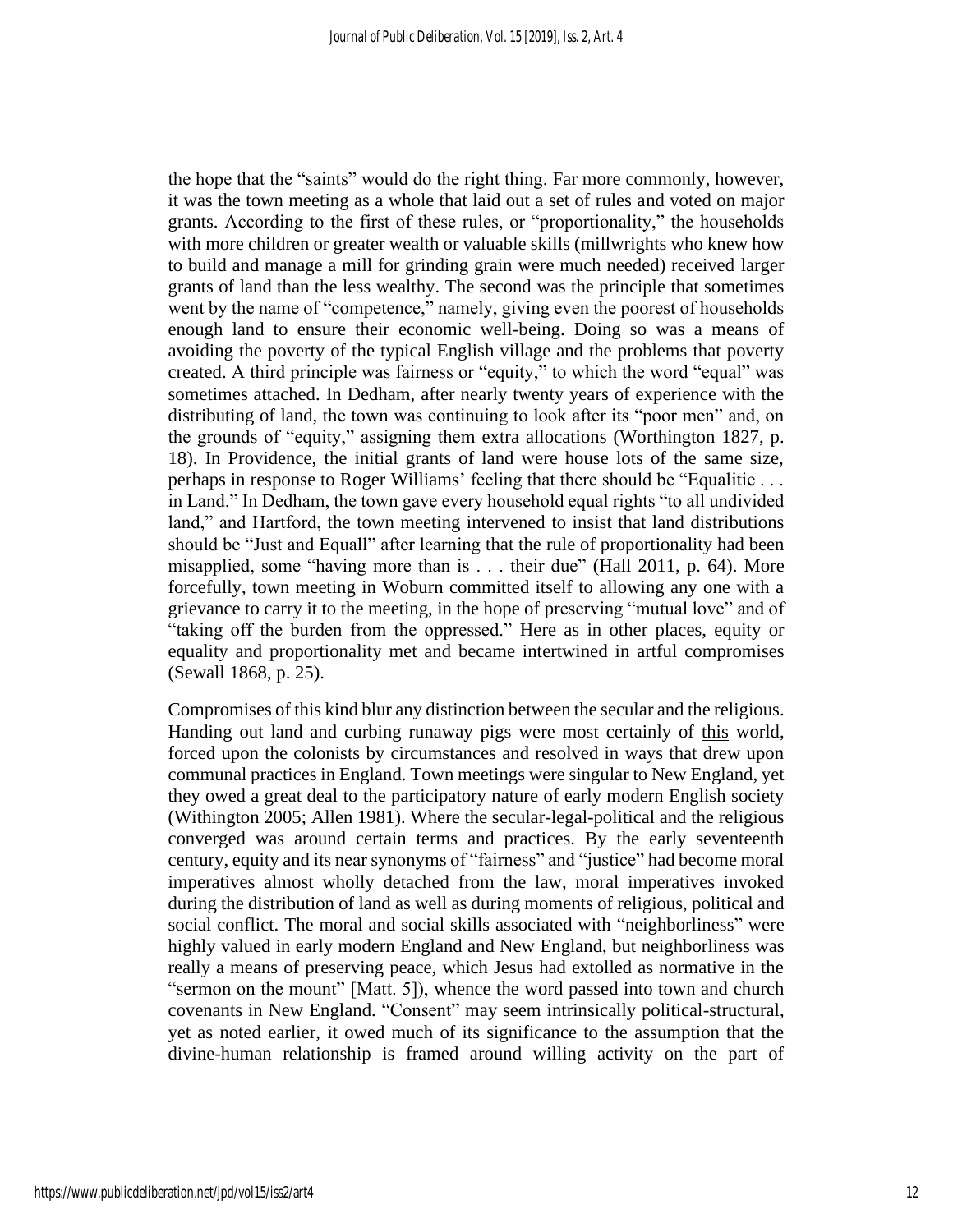humankind; faith cannot be coerced, nor is obedience to divine law meaningful unless it is rooted in a voluntary, i.e., freely willed, commitment. (Little 1969; Hall 2011 ch. 4). Most historians overlook the presence of these values in their rush to emphasize the entrepreneurial aspects of colonization or the social and economic tensions that rose to the surface in every town (Martin 1991). Human nature being what it was in the seventeenth century, tensions were quite real and remain so in the context of deliberative democracy—perhaps more so in the twenty-first century than four hundred years ago.

Any insistence on town meetings as a site of deliberative democracy must be tempered in two major respects. Although it is surprising to see how often the word "equal" appears in town documents, the colonists brought a strong sense of hierarchy to church, town, and colony governments, to which they added a considerable anxiety about instability and rebellion of the kinds that punctuated the history of early modern Europe. For governments to work, people had to obey. A government based on annual elections, as became the norm in towns and colonies, was especially vulnerable. Thus the importance of tying citizenship (that is, access to the franchise) to "interest," the assumption being that citizen freemen would vote according to that interest. Fortunately for the colonists, it was easy to allocate land to every household and, this step taken, create a broad "interest" in a fair and equitable set of rules for distributing more land. Just as imperative for the founders was establishing an "interest" in sustaining ministers and churches. Here, the key step was to rethink the nature of the franchise, or who could vote. Anxious about the consequences of giving every adult male the liberty of voting in colony and town elections, the leaders of the colony of Massachusetts devised a rule that tied the status of "freeman" to church membership. On the one hand, this was a daring measure, for it severed the customary connections between owning property and the franchise, connections that, in England, prevented a substantial share of men from ever being part of elections to the House of Commons. On the other, the rule of 1631 threatened to be severely restrictive given the decision—possibly not made until the mid-1630s—that church membership would be granted only to those deemed "visible saints." Any judgments about how inclusive or exclusive the new rule was depends on knowing what percentage of adult men became members of a local congregation. In most towns, it seems that half or more qualified for membership, but never more than seventy per cent. Even without knowing the exact figures, however, we learn from John Winthrop, the long serving governor of Massachusetts, that "no smale Company" was "left out of Church fellowship, and Civill Offices, and freedome [i.e., certain privileges]." By the mid-1640s, however, towns were allowing others to vote, and in 1647 the rule vanished for town elections, after a decade or so in which irregular voting seems to have been widespread (Hall: 2008: ch. 2).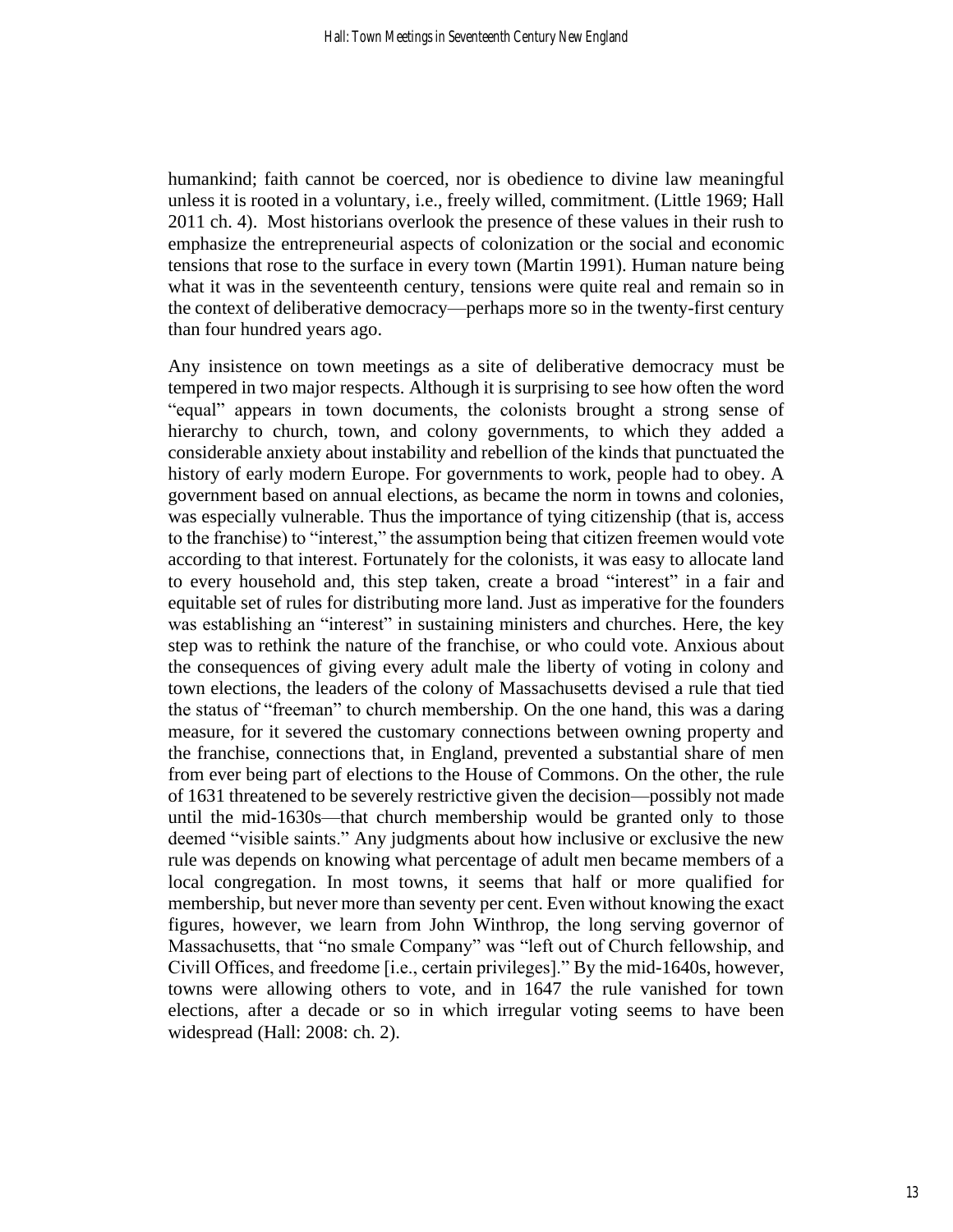Looked at from the standpoint of community values, a franchise limited to church members was in keeping with the ethical-religious norm that voting should never be an expression of self-interest but aligned with what God was expecting these people to do. A God-aligned society is not the same thing as a society aligned with deliberative democracy. On the other hand, it was also not a society aligned with aristocratic privilege. When a member of the English aristocracy told the governor of the colony that law tying voting to church membership troubled him and he would not come to the colony unless it were waived in his case, the minister John Cotton replied that the law was "a divine ordinance," citing Exodus 189: 21 ("Moreover, provide thou among all the people men of courage, fearing God . . . and appoint such over them to be rulers"). Cotton sensed that what really alarmed Lord Say and Sele was the openness of the Massachusetts system of government, which empowered the freemen to elect or turn out of office the colony's governor and magistrates and, unlike Parliaments in England, to initiate legislation in the "General court." When he told Say and Sele that "none are so fit to be trusted with the liberties of the commonwealth as church members," we are tempted to read this as acutely undemocratic when what Cotton was endorsing was the principle of interest. In Massachusetts, it was not the nobility and its interests that were front and center, but the interests of a new religious system based upon the men deemed "godly," a more inclusive group than those that were allowed to vote in England (Hall 2011: 116; Hall 2004; Gunn 1969).

These circumstances complicate Tocqueville's enthusiasm for the town meeting and mine for the church even as it strengthens his core argument, that democratic society needs counterweights to self-interest or individualism. It is tempting to mythologize town meetings as a remarkable example of popular participation. I come close to doing this in *A Reforming People: Puritanism and the Transformation of Public Life in New England* (2011), an attempt at recovering the ethical and social rules that enabled such a robust culture to take root and flourish. We are not in the realm of myth when we recognize the oppositional aspects of the Puritan movement as it developed in England and its preference for a de-centered system of governance in local churches and other communities. Nor are we in the realm of myth when we recognize the significance of the two-kingdom framework for church state or the imperative of aligning the distribution of land with "equity" and fairness. Ethical imperatives of this kind do not weigh on twenty-first century celebrations of democracy or on theories of participation. Perhaps because these restraints were forcefully present in early New England, we may hesitate to include the town meeting in any larger story of deliberative democracy. Yet this would be a mistake, as I trust is demonstrated in this essay.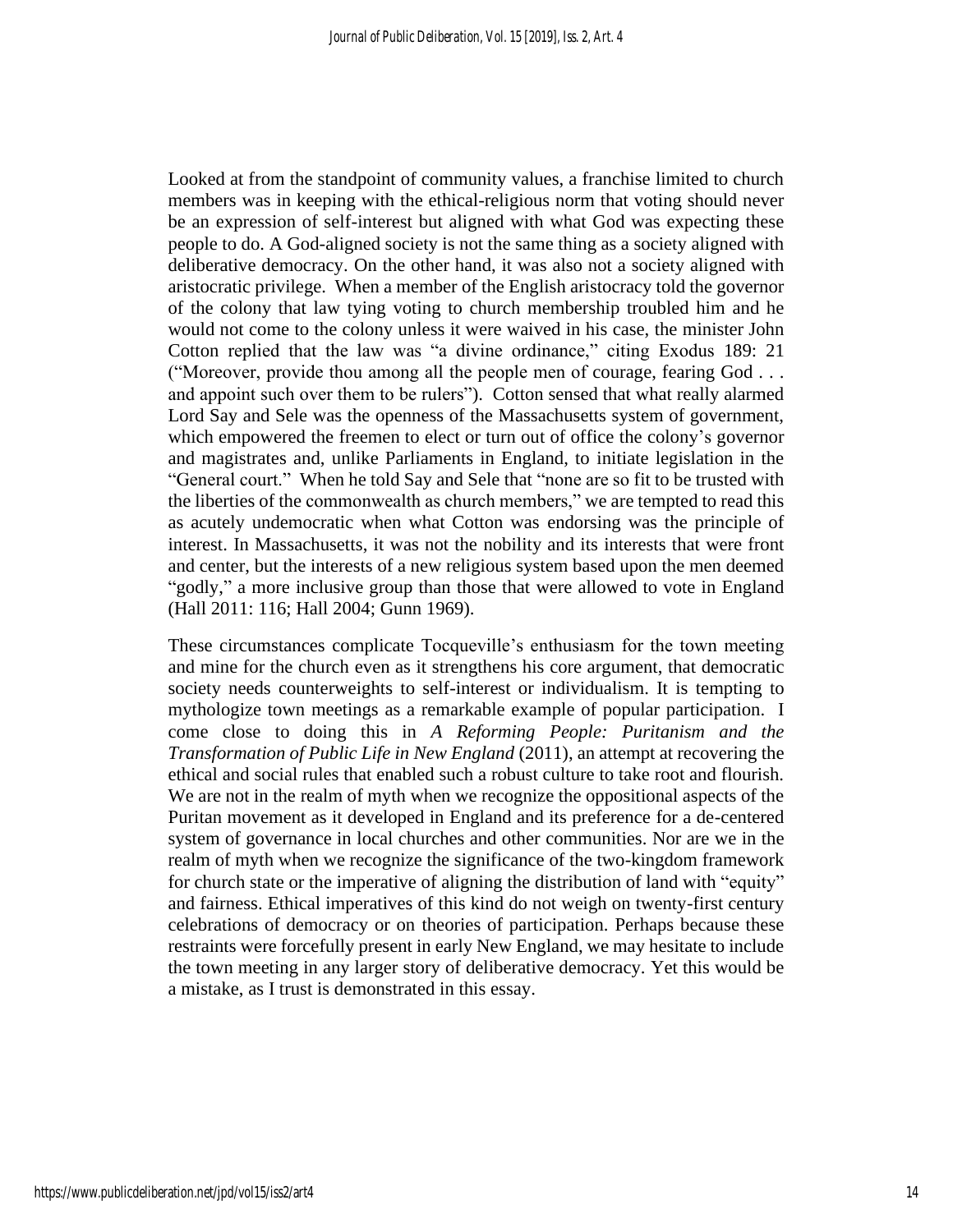#### **References**

Allen 1981. David Grayson, *In English Ways: Movements of Societies and Transferral of English Local Law and Custom to Massachusetts Bay, 1600-1650*. Chapel Hill, University of North Carolina Press.

Ayre 1851-53. John Ayre, ed., *The Works of John* Whitgift, 3 vols. Cambridge.

Babbage 1962. Stuart Babbage, *Puritanism and Richard Bancroft* (London, SPCK).

Chapin 1919. Howard M. Chapin, *Documentary History of Rhode Island*, 2 vols. Providence.

Collinson 1983. Patrick Collinson, *Godly People: Essays on English Protestantism and Puritanism*. London: Hambledon.

Cooper 1999. James F. Cooper, Jr., *Tenacious of Their Liberties: The Congregationalists in Colonial Massachusetts.* New York: Oxford University Press.

Daniels 1983. Bruce C. Daniels, *Dissent and Conformity on Narragansett Bay: The Colonial Rhode Island Town*. Middletown, CT.: Wesleyan University Press.

Fulke 1584. William Fulke, *A briefe and plaine declaration.* London.

Gunn 1969. J. A. Gunn, Politics and the Public Interest in the Seventeenth Century. London: Routledge & Kegan Paul.

Hall 2004. David D. Hall, ed., *Puritans in the New World: A Critical Anthology.* Princeton: Princeton University Press.

Hall 2011. David D. Hall, *A Reforming People: Puritanism and the Transformation of Public Life in New England*. New York: Knopf.

Hill 1964. Christopher Hill, *Society and Puritanism in Pre-Revolutionary England.* New York, Shocken Books.

Kenyon 1986. J. P. Kenton, ed., *The Stuart Constitution Documents and*  Commentary, 2<sup>nd</sup> ed. Cambridge: Cambridge University Press, 1986), 120-21 (proclamation of 16 July 1604).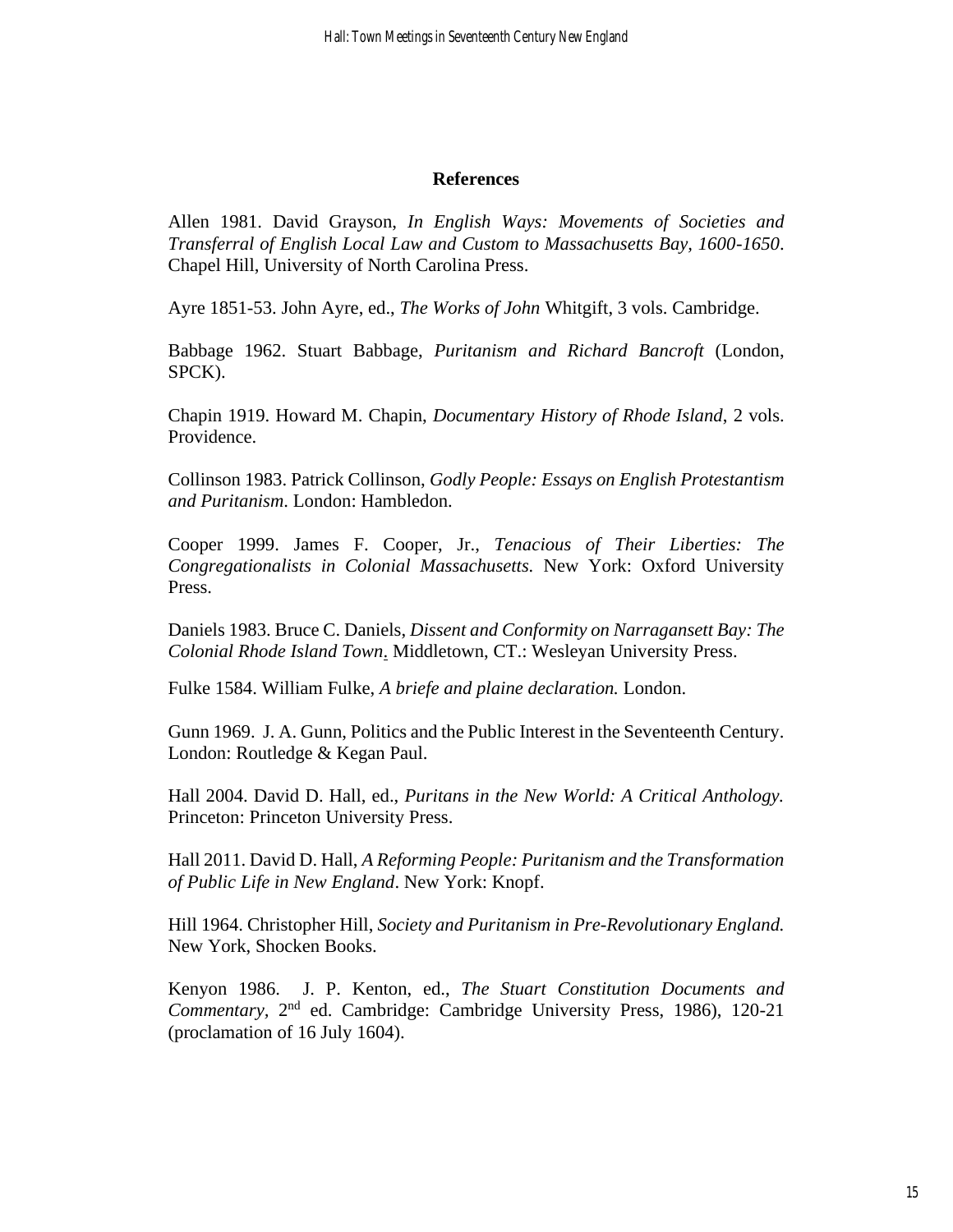Little 1969. David Little, *Religion, Order, and Law: A Study in Pre-Revolutionary England*. New York: Harper & Row.

Pearson 1925. A. F. S. Pearson, *Thomas Cartwright and Elizabethan Puritanism, 1535-1603.* Cambridge: Cambridge University Press.

Pearson 1928. A. F. S. Pearson, *Church and State: Political Aspects of Sixteenth-Century Puritanism*. Cambridge: Cambridge University Press.

Pierson 1938. George Wilson, *Tocqueville and Beaumont in America*. New York: Oxford University Press.

Pope 1977. Robert G. Pope, ed., *The Notebook of the Reverend John Fiske, 1644- 1675*. Publications of the Colonial Society of Massachusetts 47.

Powell 1963. Sumer Chilton Powell, *Puritan Village: The Formation of a New England Town.* Middletown, CT., Wesleyan University Press.

Sewall 1868. Samuel Sewall*, The History of Woburn, Middlesex County*. Boston: Wiggen and Lunt.

Sheils and Wood 1986. William L. Sheils and Diana Wood, eds., *Voluntary Religion*. New York: Oxford.

Thistlethwaite 1989. Frank Thistlethwaite, *Dorset Pilgrims: The Story of :West Country Pilgrims Who Went to New England in the 17th Century.* London: Barrie & Jenkins.

Tipson 2015. Baird Tipson, *Hartford Puritanism: Thomas Hooker, Samuel Stone, and Their Terrifying God*. New York: Oxford.

Trumbull 1898, James Russell Trumbull, *History of Northampton, Massachusetts From its Settlement in 1654*. Northhampton: Press of Gazette Printing Company.

Underdown (1992). David Underdown, *Fire from Heaven: Life in an English Town in the Seventeenth Century*. New Haven: Yale University Press.

Whitmore 1887: William H. Whitmore, ed., *The Colonial Laws of Massachusetts.*  Boston: Rockwell and Churchill.

Withington 2005. Phil Withington, *The Politics of Commonwealth: Citizens and Freemen in Early Modern England*. Cambridge: Cambridge University Press.